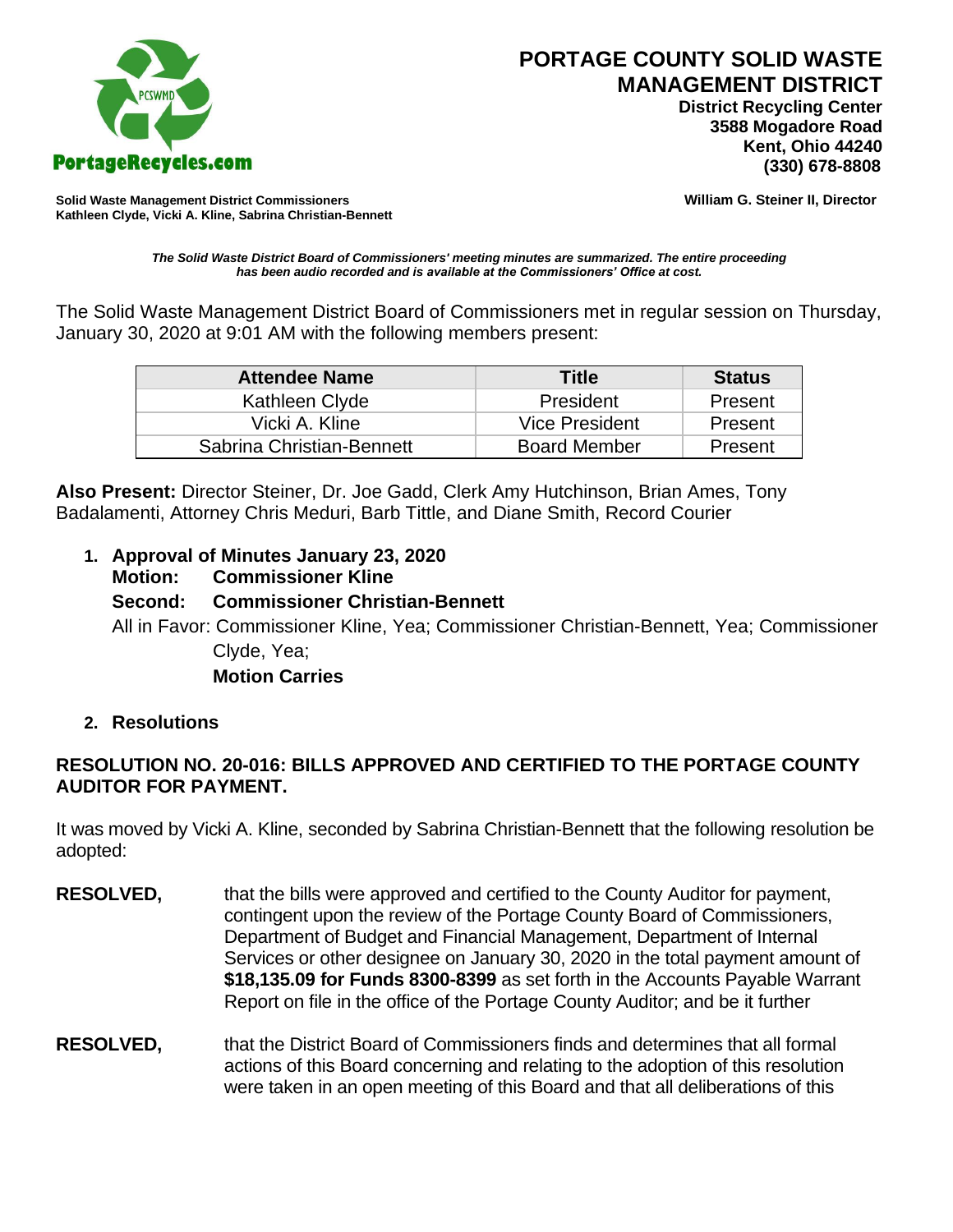Board that resulted in those formal actions were in meeting open to the public in compliance with the law including Section 121.22 of the Ohio Revised Code.

Roll call vote as follows:

Kathleen Clyde, Yea; Vicki A. Kline, Yea; Sabrina Christian-Bennett, Yea;

### **RESOLUTION NO. 20-017**

There were no Journal Vouchers submitted by the County Auditor. This is for numbering purposes only.

## **RESOLUTION NO. 20-018: ACCEPTANCE OF THEN AND NOW CERTIFICATIONS FOR PAYMENT.**

It was moved by Vicki A. Kline, seconded by Sabrina Christian-Bennett that the following resolution be adopted:

- **WHEREAS,** Ohio Revised Code Section 5705.41 (D)(1) authorizes the expenditure of moneys, provided a certificate of the County Auditor is supplied stating that there was at the time of the making of such contract or order and at the time of the execution of such certificate a sufficient sum appropriated for the purpose of such contract and in the treasury or in process of collection to the credit of an appropriate fund free from any previous encumbrances (Then and Now Certification), and
- **WHEREAS,** the Then and Now Certification is recommended by the State Auditor's Office, the Portage County Auditor's Office, and the Portage County Prosecutor's Office, and
- **WHEREAS,** a listing of expenditures has been certified by the County Auditor according to Ohio Revised Code section 5705.41 (D)(1); now therefore be it
- **RESOLVED,** that the expenditures listed herein are properly certified by the County Auditor in the amount of **\$17,400.81** dated **January 30, 2020** shall be paid; and be it further
- **RESOLVED,** that the District Board of Commissioners finds and determines that all formal actions of this Board concerning and relating to the adoption of this resolution were taken in an open meeting of this Board and that all deliberations of this Board that resulted in those formal actions were in meeting open to the public in compliance with the law including Section 121.22 of the Ohio Revised Code.

Roll call vote as follows:

Kathleen Clyde, Yea; Clicki A. Kline, Yea; Sabrina Christian-Bennett, Yea;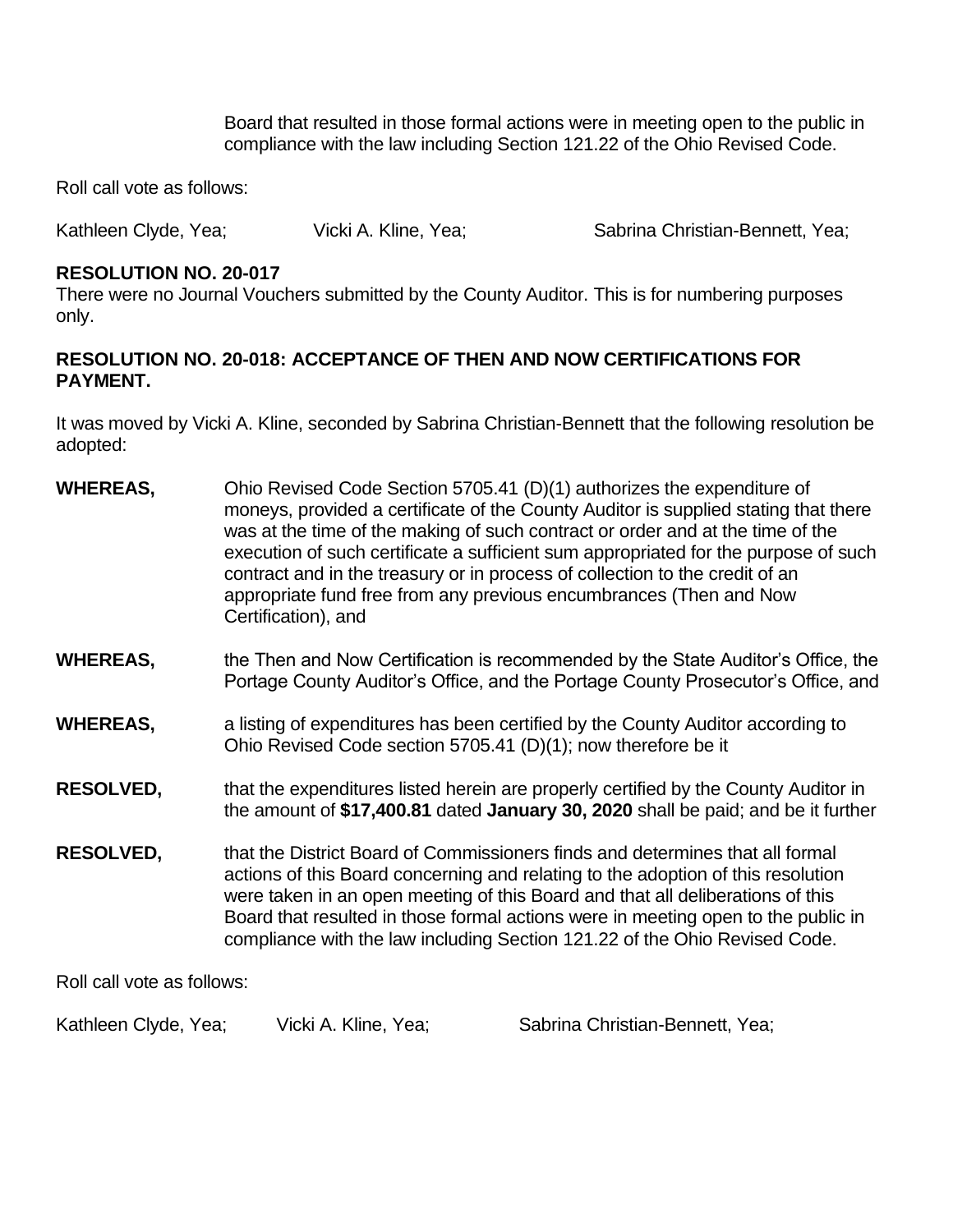## **RESOLUTION NO. 20-019: AUTHORIZE THE PORTAGE COUNTY SOLID WASTE MANAGEMENT DISTRICT TO ENTER INTO A 2020 AGREEMENT FOR SERVICES WITH THE PORTAGE COUNTY SHERIFF'S DEPARTMENT**

It was moved by Vicki A. Kline, seconded by Sabrina Christian-Bennett that the following resolution be adopted:

- **RESOLVED,** the Sheriff has the statutory authority to enforce the Revised Code throughout Portage County; and
- **RESOLVED,** the Portage County Solid Waste Management District desires services in order to enforce the unauthorized or improper disposal of solid waste under Ohio law; and
- **RESOLVED,** the Board of District Commissioners for the Portage County Solid Waste Management District authorizes the Portage County Solid Waste Management District to enter into an agreement for services for the year 2020 with the Portage County Sheriff's Department in an amount not to exceed \$84,590.64 for 2020 for the purpose of providing environmental protection services for the time period January 1, 2020 through December 31, 2020; and be it further
- **RESOLVED,** that the Board of District Commissioners finds and determines that all formal actions of this Board concerning and relating to the adoption of this resolution were taken in an open meeting of this Board and that all deliberations of this Board that resulted in those formal actions were in meetings open to the public in compliance with the law including Section 121.22 of the Ohio Revised Code.

Roll call vote as follows:

Vicki A. Kline, Yea; Kathleen Clyde, Yea; Sabrina Christian-Bennett, Yea;

**Discussion:** The District's cost remains the same from 2019-2020 at \$84,590.64. Sheriff Doak and Director Steiner made a change to the contract when the Environmental Compliance Officer is out of the office, whether it's training for the Sheriff's Office, sick day, vacation day, etc., that time will be deducted from the quarterly invoice.

The District has received only positive feedback about the program and it's helping the County really clean up. Officer Alex has worked on well over 500 cases and this is something the Sheriff and the District want to continue.

Commissioner Kline pointed out in the third RESOLVED, the 2019 should be replaced with 2020 and Director Steiner noted he submitted a revised resolution.

## **JOURNAL ENTRIES**

January 30, 2020

1. The Board of Commissioners accepts the termination of a Solid Waste probationary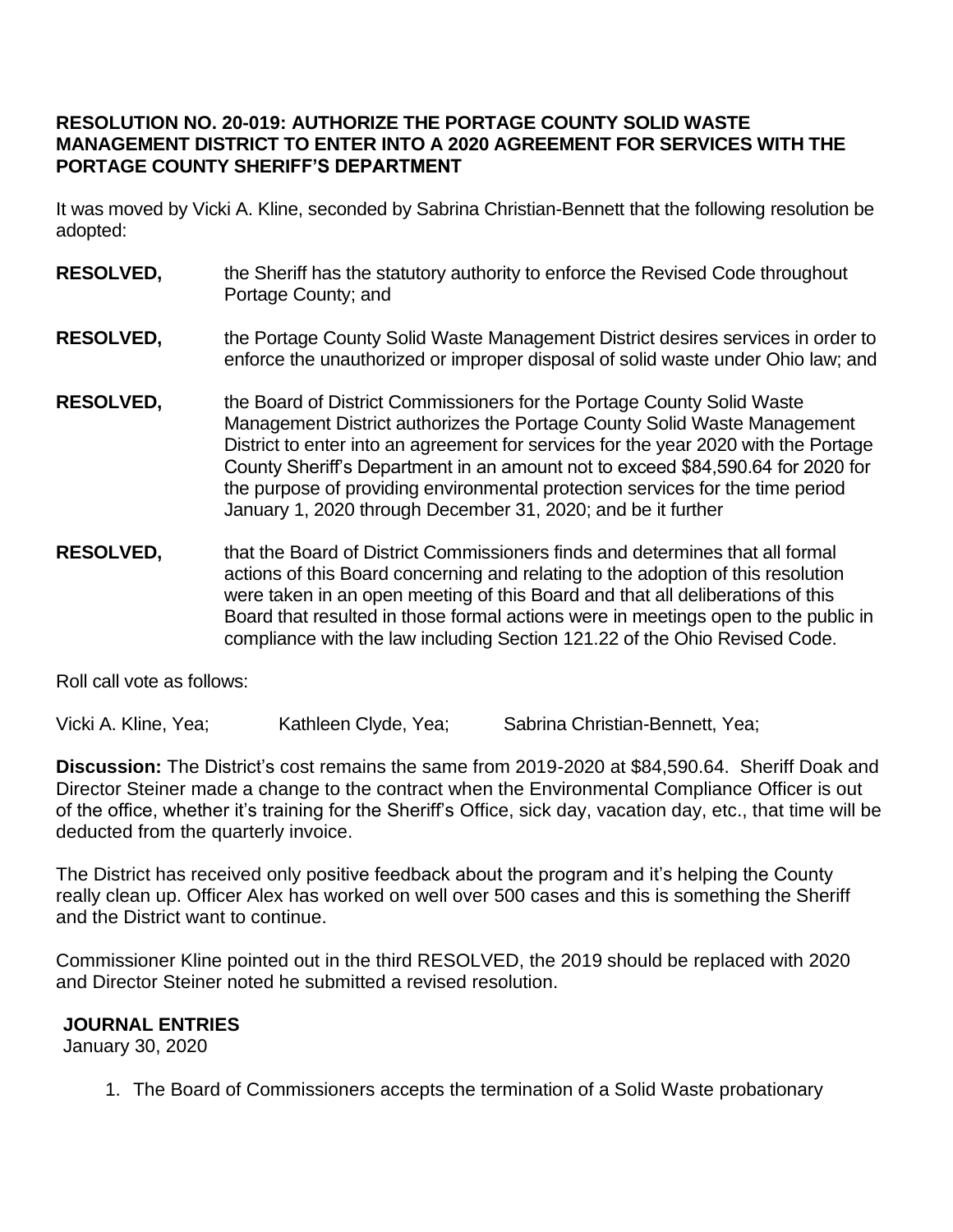employee effective January 24, 2020, presented by William Steiner, Solid Waste Management District Director and Janet Kovick, Human Resources Director.

**Motion: Commissioner Kline**

**Second: Commissioner Christian-Bennett**

All in Favor: Commissioner Kline, Yea; Commissioner Christian-Bennett, Yea; Commissioner Clyde, Yea; **Motion Carries** 

2. The Board of Commissioners authorizes the external posting of the full time CDL Truck Driver, replacing Peter Teeple, for the Portage County Solid Waste Management District, as presented by William Steiner, Solid Waste Management District Director and Janet Kovick, Human Resources Director.

| <b>Motion:</b> | <b>Commissioner Kline</b>                                                   |
|----------------|-----------------------------------------------------------------------------|
| Second:        | <b>Commissioner Christian-Bennett</b>                                       |
|                | All in Favor: Commissioner Kline, Yea; Commissioner Christian-Bennett, Yea; |
|                | Commissioner Clyde, Yea;                                                    |
|                | <b>Motion Carries</b>                                                       |

- 3. The Board of Commissioners authorizes the full time hire of Jeffrey Weller as a CDL Truck Driver – 3<sup>rd</sup> Shift, replacing the position previously held by Daniel Reagan, for Portage County Solid Waste Management District, presented by William Steiner, Solid Waste Management District Director and Janet Kovick, Human Resources Director. Anticipated start date is February 3, 2020. The Board of Commissioners agreed that this hire is contingent upon the applicant passing the required pre-employment testing.
	- Director Steiner noted Mr. Weller has found other employment so this Journal Entry is not necessary.
- 4. The Board of Commissioners authorizes the full time hire of Robert Kern as a CDL Truck Driver, replacing the position previously held by Charles Dean, for Portage County Solid Waste Management District, presented by William Steiner, Solid Waste Management District Director and Janet Kovick, Human Resources Director. Anticipated start date is February 3, 2020. The Board of Commissioners agreed that this hire is contingent upon the applicant passing the required pre-employment testing.

| Motion: | <b>Commissioner Kline</b>                                                   |
|---------|-----------------------------------------------------------------------------|
| Second: | <b>Commissioner Christian-Bennett</b>                                       |
|         | All in Favor: Commissioner Kline, Yea; Commissioner Christian-Bennett, Yea; |
|         | Commissioner Clyde, Yea;                                                    |
|         | <b>Motion Carries</b>                                                       |

Commissioner Clyde asked if Mr. Dean provided his resignation date and Director Steiner explained he will still need to talk with him and he also has to schedule a meeting with the Union to let them know he is looking into having part-time drivers.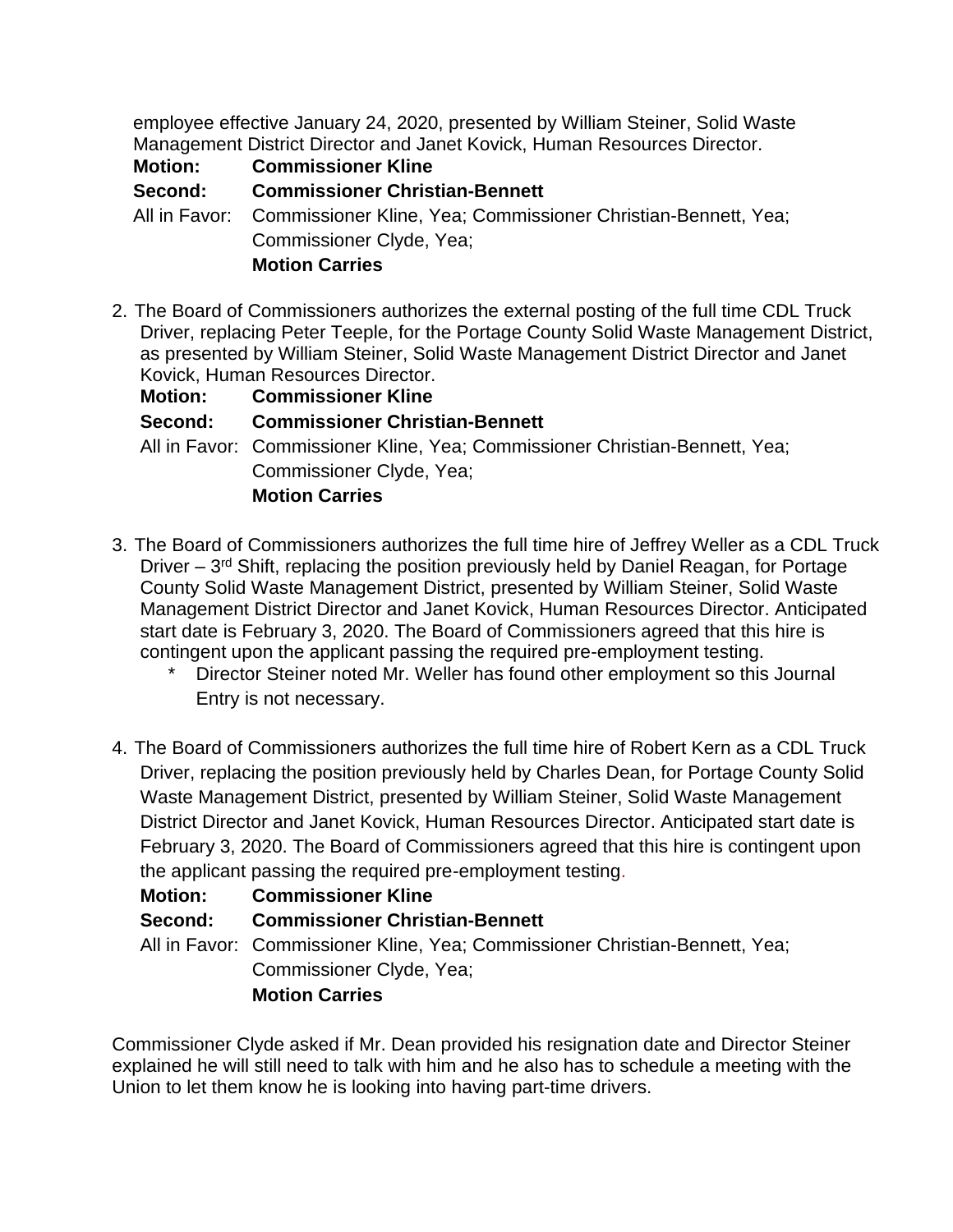Commissioner Christian-Bennett asked how many drivers the District is down and what's the impact and Director Steiner responded the drivers are working longer because of 2 retirements and a termination. The District struggles to fill the night driver position, which is responsible for emptying the recycling trucks throughout the night, due to the hours. Director Steiner will also discuss the position with the union. Commissioner Christian-Bennett asked if the drivers are limited by hours for their CDL license and Director Steiner responded his staff looked into the issue and they would be limited working in the private sector, but not with the County. Commissioner Christian-Bennett pointed out it's their license, not the County's and she would like him to double check and Director Steiner will forward the research.

### **DISCUSSION:**

1. Brimfield Township Recycling Program

Director Steiner is aware of a posting on Facebook and was told people are essentially not happy with the fact curbside recycling may end in Brimfield Township. He was also told a video was published that has been viewed 1,900 times. Director Steiner has not viewed the video nor read the posts from the general public and he would like to review the information before making any comments. He went on to say the Board will need to come to a decision because he doesn't believe a contract with Brimfield will be coming anytime soon and he doesn't want the District to continuing picking up recycling for free if there's a chance they may not be able to recoup the costs. Commissioner Christian-Bennett pointed out it's the Board's decision and since the District does not have a contract with Brimfield Township any longer, they are essentially providing the service for free. When asked, Attorney Meduri stated that without a contract there's no guarantee people are going to pay for the service and there's no enforcement mechanism in place. Commissioner Christian-Bennett asked what the Board should tell residents that are calling because the video instructs the public to contact the Commissioners and Director Steiner. She went on to say the Board needs to decide how it's going to move forward instead of 'kicking the can'. Commissioner Kline believes Director Steiner is saying that he wants to contact the residents because he's not sure the Trustees are speaking for the residents. Director Steiner recommends an explanation to the residents of the County's position so they understand. Commissioner Christian-Bennett believes the only way the District can continue to pick up and get paid for it is to have public hearings. It's clear the residents like the curbside recycling and they are heavy recyclers and she wants to know what is the message to the residents? Director Steiner would like to review the comments on-line and Commissioner Christian-Bennett stated she has reviewed the comments and the majority of people are upset at the fact that recycling could stop. Director Steiner asked if the Trustees ever decided to hold a public meeting because they meet at 8:00 AM and that's when most people are working. Commissioner Christian-Bennett noted the Ohio Revised Code puts the burden on the Commissioners not the Trustees. Commissioner Kline asked if they are willing to pay, why isn't a contract signed? Commissioner Christian-Bennett responded the Trustees want to entertain subscription service and would pay half the cost of a survey and accept whatever the survey revealed, but the District didn't want to put the question out there for subscription services. Commissioner Kline asked if the public is willing to pay \$7.00-\$8.00 per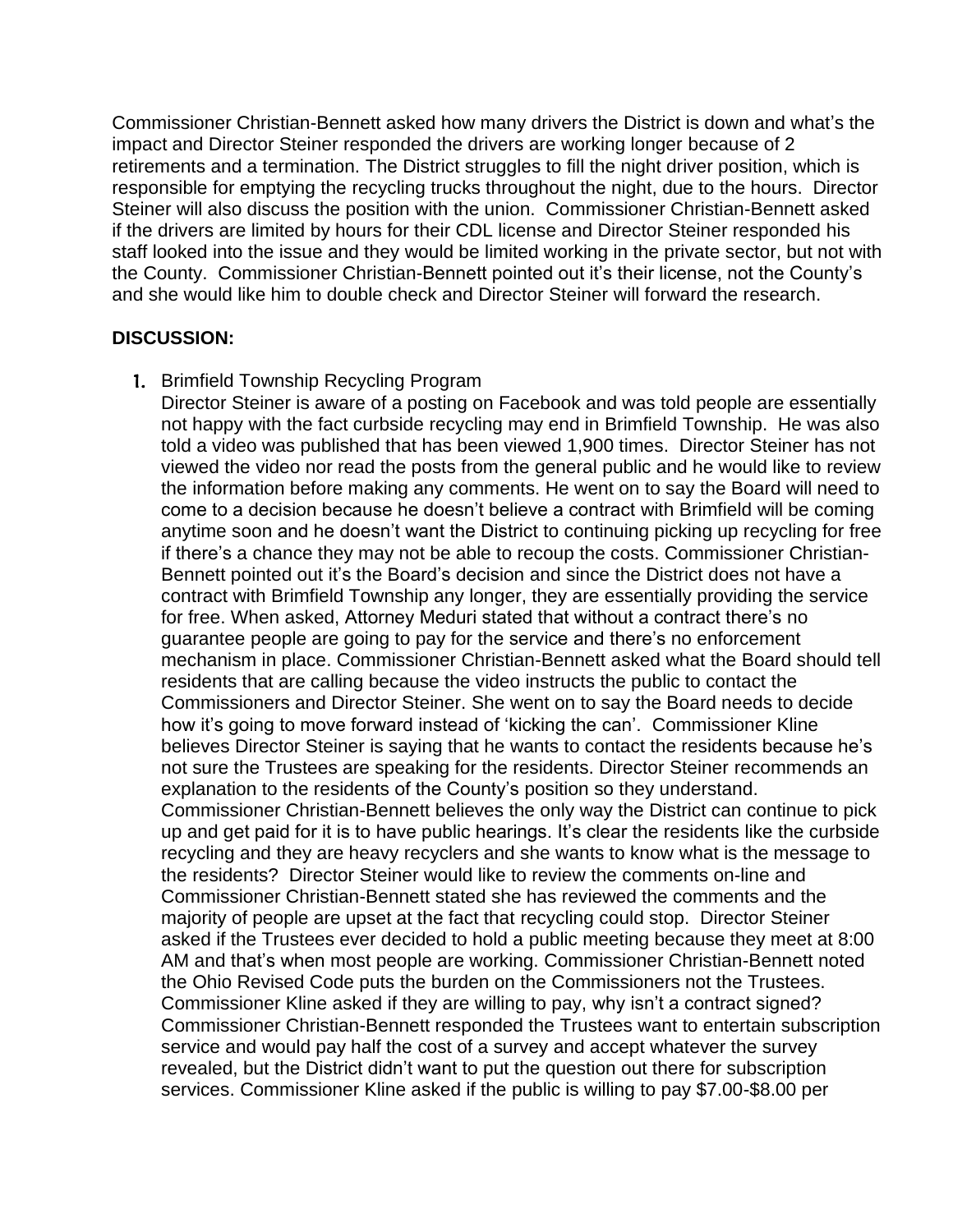month for subscription services and Commissioner Christian-Bennett responded they don't know because a survey hasn't been done.

Ms. Tittle asked instead of a survey, why can't Director Steiner set up a public meeting with Brimfield residents with or without the Trustees in the evening to find out what the public thinks.

Commissioner Clyde asked if Director Steiner needs a week to come back with options and Director Steiner doesn't believe the Trustees want a contract and now the public is engaged and needs to be heard. Director Steiner suggests a public meeting. Commissioner Clyde asked if the public hearing would be the start of a pre-hearing process and Director Steiner believes it would. Commissioner Clyde asked if the Board engaged in the process, which is a 6-8 weeks process at minimum, what does he suggest happens in the meantime with service and Director Steiner noted his heart goes out to the residents and he would like to provide a Plan B option to them. If the District suspends service, he suggests not picking up the carts immediately, and providing them one week at minimum, 2 weeks maximum notification when service will end. The residents have been long term supporters of the District and he doesn't want to penalize them. Commissioner Clyde asked about every other week service during the 6-8 week period with a notice that at the end of the 6-8 week period, that this is when service will end depending on what happens at the public hearings and Director Steiner believes that's a good idea. Commissioner Christian-Bennett asked if the Board goes to the public hearings, the Board can collect for the months the District provided service and Attorney Meduri wouldn't rely on having to do that, not saying you couldn't, but at this point he doesn't recommend it. Commissioner Christian-Bennett noted this has been done before when the District's contract with a city expired and they were provided service for a month or two without it, but the contract always stated it's retroactive and Attorney Meduri doesn't suggest the Board continue the practice.

Commissioner Kline noted Attorney Meduri has stated if the County gets a contract, it can go back and recoup the money. Commissioner Kline asked how far apart do the meetings have to be and Attorney Meduri will need to investigate the code and will get back to the Board.

Director Steiner will discuss this issue with the Prosecutor's Office and will come back next week with a template on how the process should flow. Commissioner Clyde noted the Board may be able to set the dates and get a draft process moving forward.

Commissioner Christian-Bennett stated for now, the District will continue service to Brimfield Township until otherwise noted. Commissioner Clyde asked that the District continue service bi-weekly and Director Steiner agreed as it would minimize the impact on the District and will provide the residents notice that in 2 weeks, the District will collect bi-weekly until the process has been completed. Director Steiner will put notice on the website, in the newspaper, and he will post to the Township's Facebook page and will list the dates for pickup.